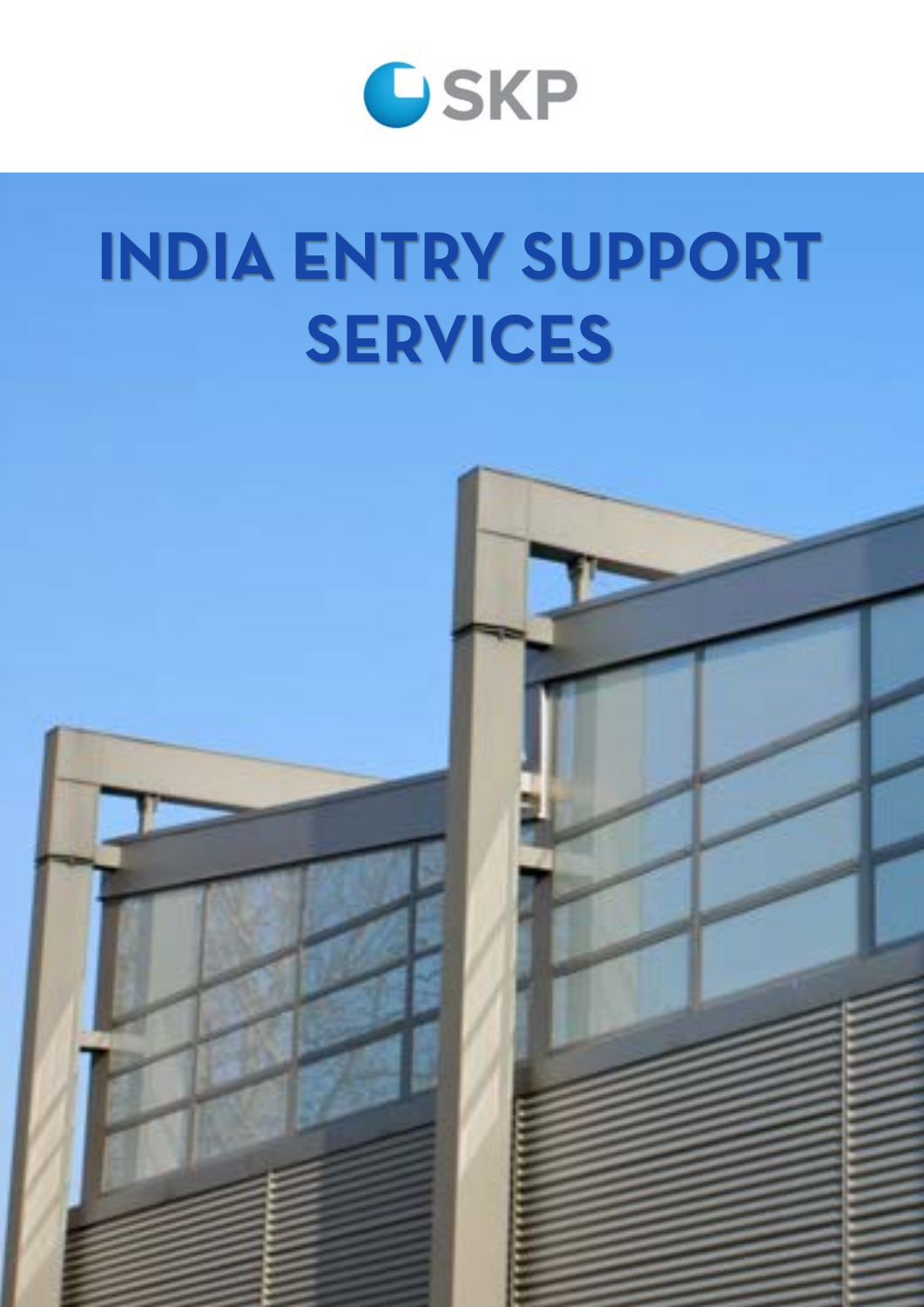

## **INDIA ON YOUR MIND?**

India has become an increasingly attractive destination for doing business. Foreign direct investment has been on the rise with a growing number of international businesses looking at establishing operations here. However, the risks associated with venturing into a new territory with a complex accounting, tax and regulatory environment are many. A multitude of languages and vast cultural differences within the country itself add to the challenges and costs of doing business in India.

Whether you are looking to expand your existing operations in the country or planning to set up in India, we provide a one-stop solution and handhold investors through the intricacies of the process. Our strength lies in the ability to be your business and commercial adviser and managing your entire entry plan for India as a comprehensive project. We work with you right from the conceptualisation phase to being your implementation partner in greenfield business set-ups.

We can assist you with all that needs to be done while entering India right from market research, validating your business plan, selecting the correct form of entity, providing regulatory and tax advisory, scouting for a location and acquiring land, hiring the right people to getting you in touch with the right vendors and monitoring them. Once your business is set up, we can even take care of your book-keeping, payroll, management reporting, company secretarial and compliance requirements. With years of experience in India, we can add value to your expansion plan by looking after these functions while you focus on your business.

#### **Challenges for foreign companies looking at doing business in India**

- Inadequate knowledge of policies and procedures in the destination country
- Communication with various government authorities in India
- Working with various consultants for different requirements/tasks
- Liaising with multiple local vendors, suppliers, logistics, etc.
- Understanding industry intricacies and local practices within the Industry
- Delay in decision-making by top management due to the absence of unbiased monitoring and reporting of on-ground situations
- Absence of a central point for a holistic view
- Staying compliant with legal, regulatory, accounting and tax compliances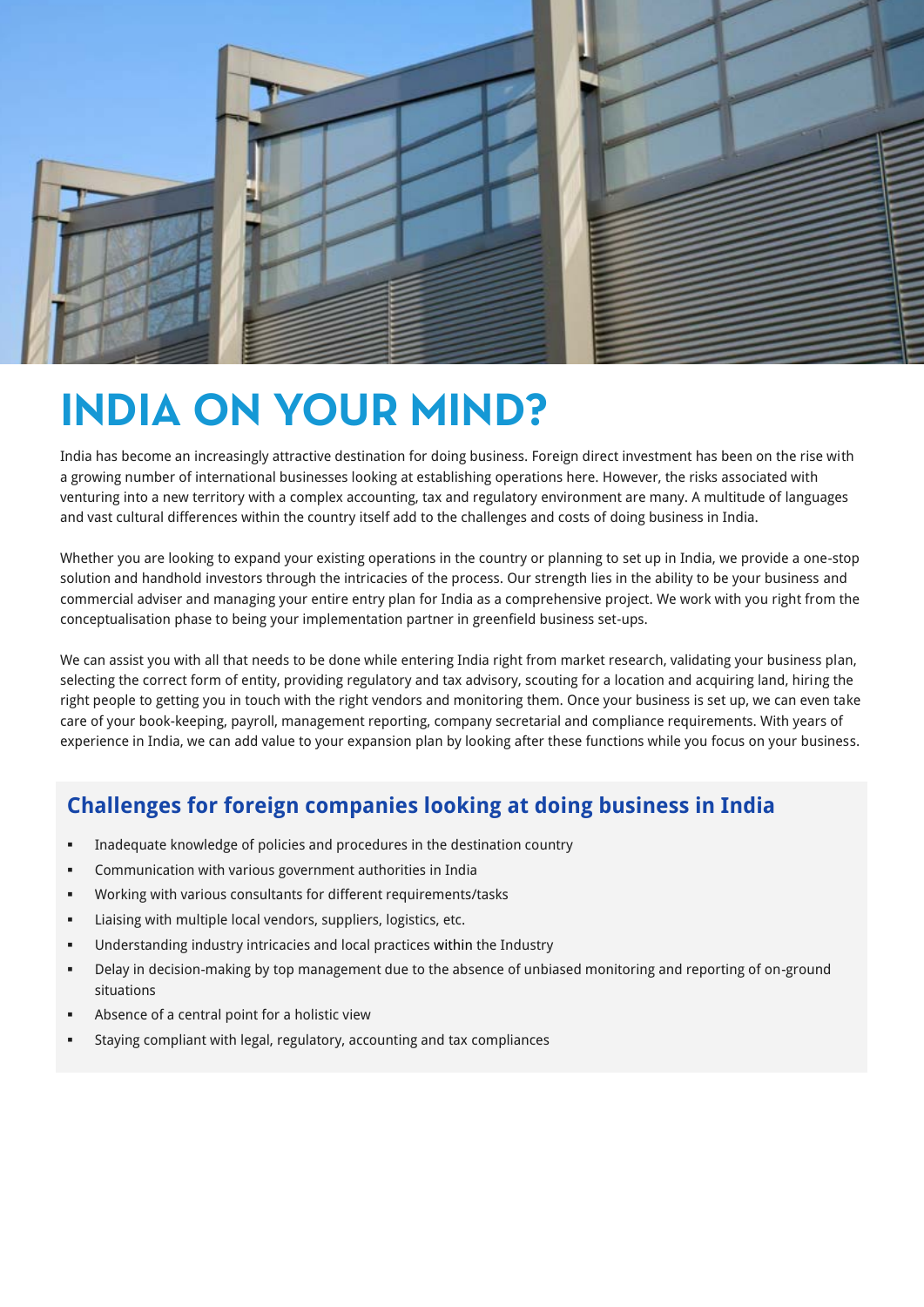## **SKP BUSINESS SET-UP VALUE CHAIN**



### **Market Research**

Research the Indian market for the proposed manufacturing facility

### **Strategy Formulation**

Formulate an entry strategy for doing business in India

### **Business Plan**

Assist with the business plan validation and vetting for the proposed facility

### **Company Incorporation**

Register the company under the local laws as an entity with basic registrations

### **Location Planning**

Evaluate various locations across India as the best strategic match for set-up, based on various critical parameters

## **Land Acquisition**

Acquire the land or site in the finalised location from private or government agencies

### **Registration and Approvals**

Obtain various registrations and approvals for the factory set-up, building plans, etc. required to carry out the manufacturing activity

### **Project Management Service**

Assist with vendor identification, liaising with various stakeholders, project monitoring and reporting



### **Advisory and Ongoing Services**

Provide ongoing support in matters including taxation, human resources, regulatory and legal assistance, project accounting, etc.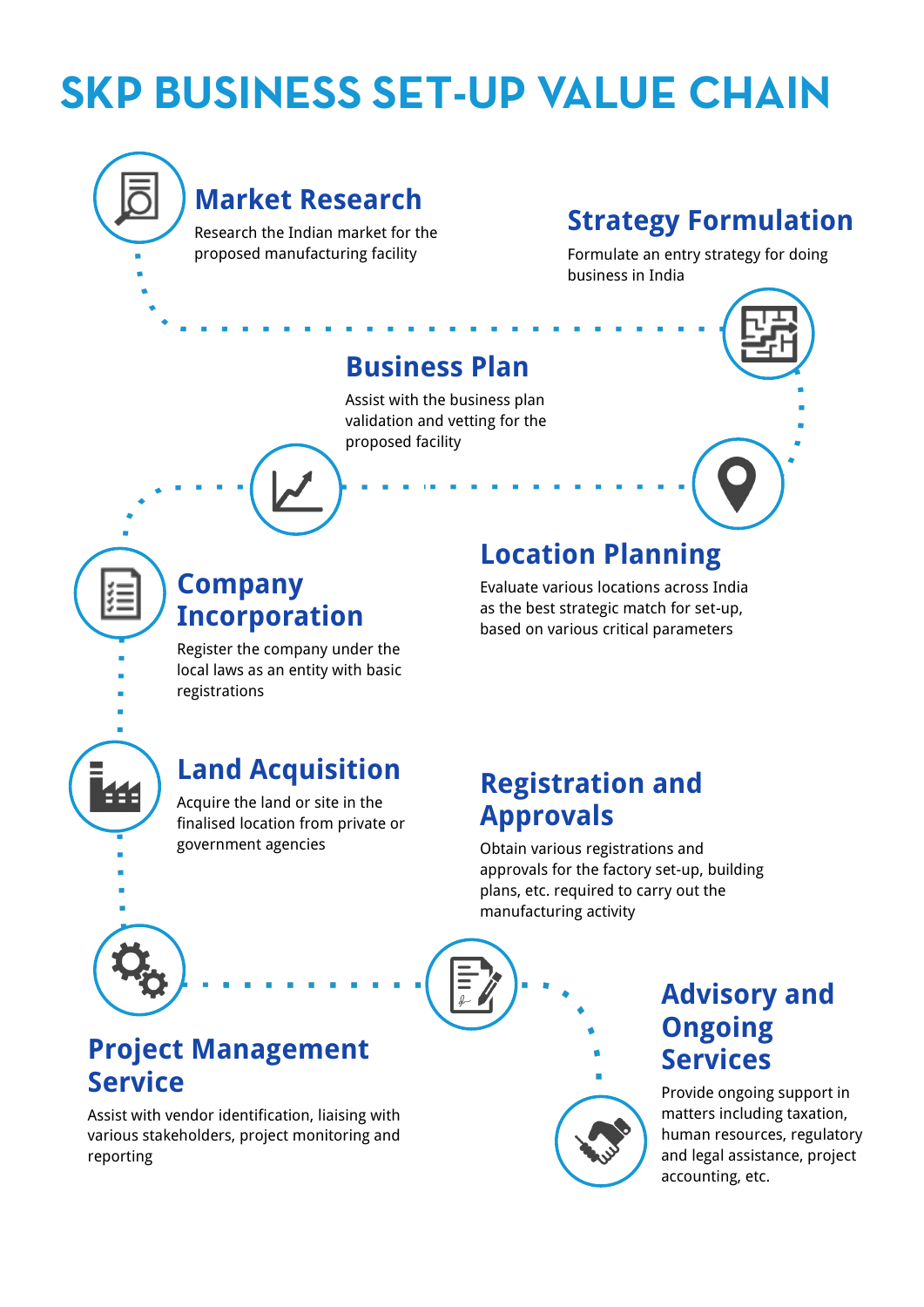## **OUR SERVICES**

Based on your company size, your needs may differ – we customise our services to your requirements. We can help you at any stage of your entry plan. As your partner, we will be responsible for your tasks just like a trustee. We will share our local knowledge with you and design a package of services that is relevant specifically to your business. Our experience and practical and commercial understanding of India equip us to help you successfully establish operations in India. Through our services, we provide your business with tremendous support and care. We are here to think for you and act for you.

We, at SKP, provide a comprehensive, personalised solution in a holistic and transparent manner, which includes the following:

#### **Market Research**

The biggest challenge that a foreign company looking to enter India faces is understanding market dynamics. Our market research service helps clients understand the market's nature and structure, market size, product offerings, key customers and customer Segments, market trends, regulatory aspects, and competition landscape, enabling customers to take informed business decisions.

#### **Strategy Formulation**

We help create an efficient market entry strategy for India, helping you reduce costs by preventing mistakes from the very start of your expansion plan. We provide a customised entry strategy depending on market opportunities and your organisational needs. We leverage our extensive knowledge of India to offer solutions on supply chain, pricing structures, purchase processes/buying behaviour and go-to market strategies for our clients

#### **Location Planning**

We help identify and evaluate potential locations across India for setting up the proposed unit – manufacturing facility, office space, etc. by conducting a thorough evaluation based on multiple parameters.

#### **Business Plan Review**

A business plan can create a vital first impression on investors and lenders. We can support you in the creation or review of your business plan to ensure it adequately describes your company's focus while defining the strategy to attain its long-term goals.

#### **Land/Facility Scouting**

We help you identify suitable options in a given city or locality for office space, empty land, warehouse or factory shed based on your specific requirements.

#### **Company Incorporation**

Selecting the right form of entity is crucial for any investor as this has serious implications on the rights, growth potential, tax implications and legal/financial liabilities. We can assist you in evaluating and establishing the type of entity that would best suit your need ranging from a Wholly Owned Subsidiary, Liaison Office (LO), Branch Office (BO), Project Office (PO) or Limited Liability Partnership (LLP).

#### **Land Allotment**

We provide end-to-end support in getting land from government agencies. This includes preparing all the required documentation and regular follow-ups with government agencies for smooth and prompt completion of the process.

#### **Procurement of Necessary Approvals**

A company is required to procure a host of approvals and registrations following land allotment. We help you in procuring all the necessary approvals in order to reduce the time between land acquisition and the start of commercial activities.

#### **Project Management Support**

SKP's project management support includes vendor identification, liaising with various stakeholders, project monitoring and reporting in order to ensure the project is completed successfully and on time.

#### **Advisory and Ongoing Support**

We provide assistance related to regulatory, legal, taxation, human resources, and project accounting support. We also provide other ongoing services including accounting, bookkeeping, direct and indirect tax compliances, company secretarial services, audit and assurance services, and incentives evaluation.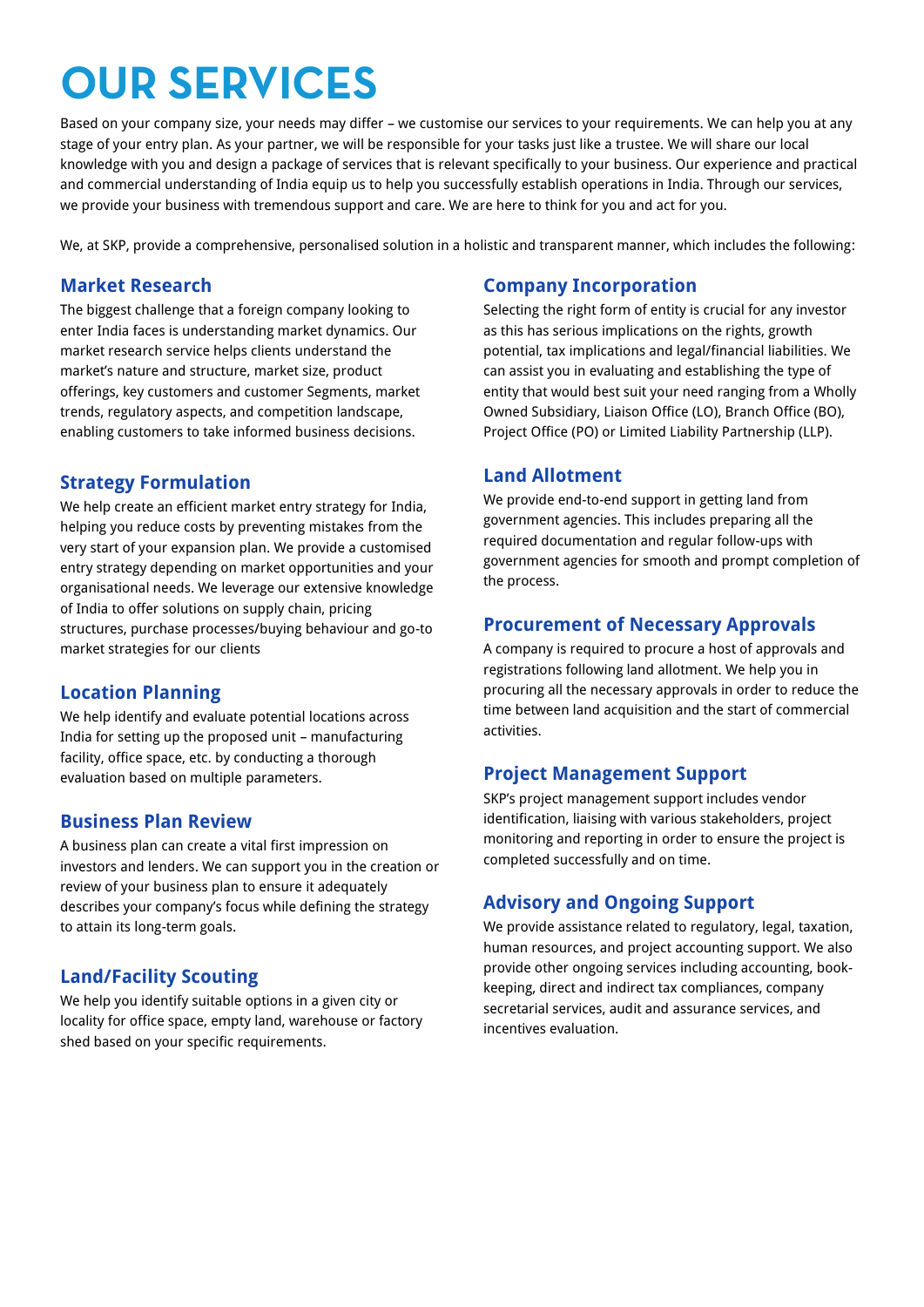

## **OUR CREDENTIALS**



#### **Project Management Services**

- Japanese pump manufacturer
- UK-based steel trading company
- Leading global wealth management and broking firm
- Malaysian government agency



#### **Location Planning**

- UK-based medical device manufacturer in Haryana
- Wind turbine designing Company from Germany in Bengaluru
- Assembly of operation for German based textile company in Ahmedabad



#### **Land Acquisition**

- Multiple land acquisition projects executed across India (Bengaluru, Pune, Ahmedabad, etc.) for various foreign companies
- Associated with worldwide leading real estate consulting companies

#### **Business Plan**

- German automobile company
- European service provider of unified critical messaging
- JV of a German and Indian auto ancillary manufacturer



#### **Incorporation**

 500+ incorporations in different areas of work including manufacturing, marketing, ITeS, and trading



#### **Registrations and Approvals**

- Executed several individual registrations for companies catering to different areas of work
- Currently executing full-fledged preconstruction and post-construction registrations, and approvals for a Japanese pump manufacturer in Pune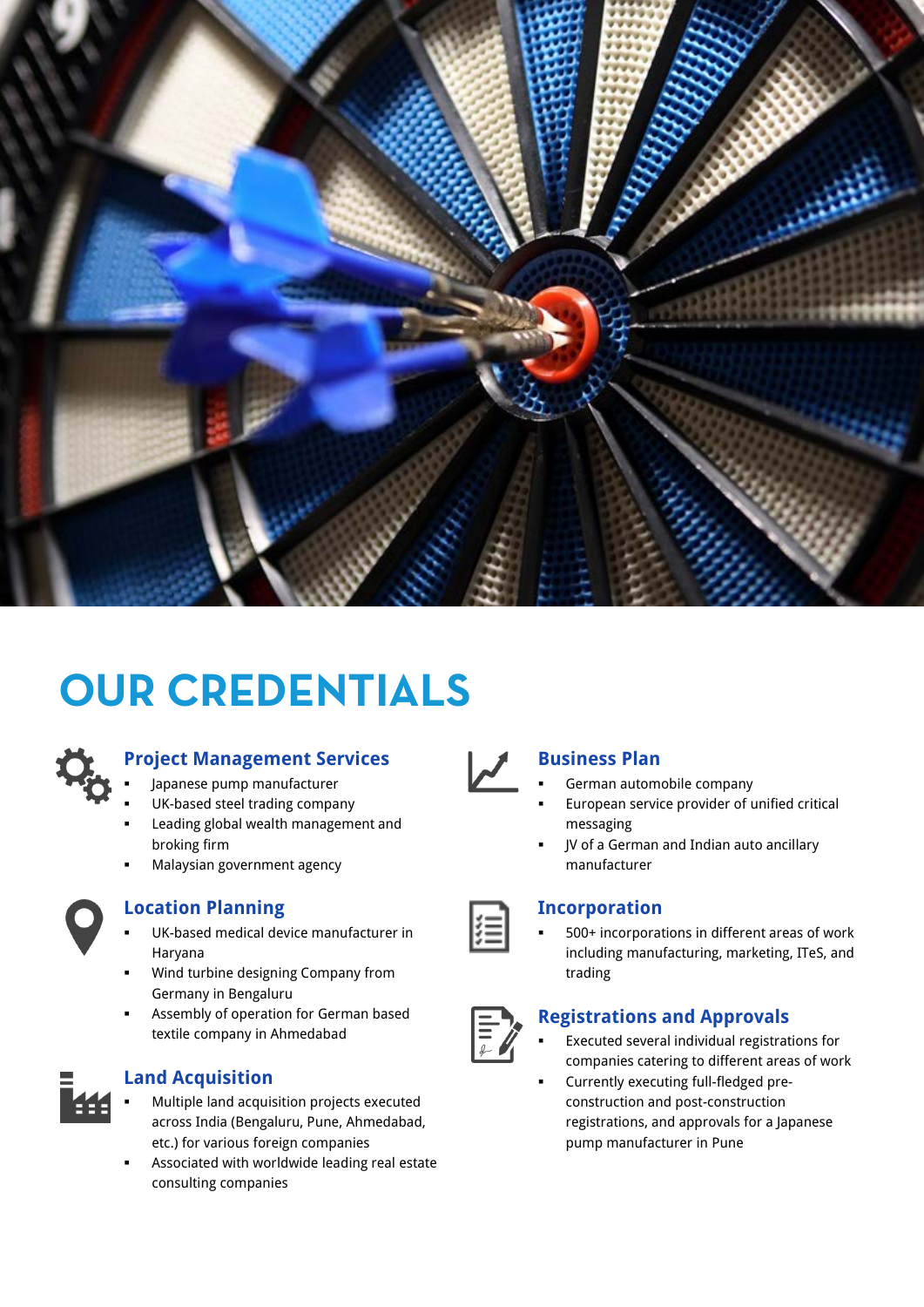## **CASE STUDIES**

#### **Manufacturing set-up for a US-based medical devices manufacturer**

**Engagement**: SKP was engaged by a leading US-based medical devices company to prepare a business plan for setting up manufacturing operations in India. The client was planning to set up a manufacturing facility in north India. The plant was an addition to their existing facilities in the US and Europe and the company was setting up a new plant after almost three decades. Hence, it was crucial for the company to be absolutely sure of its decision before going ahead with the venture. The client required key inputs for the decision-making process. At the same time, they wanted an Indian partner who could also assist in the implementation of their overall India entry strategy.

#### **Preliminary Mandate**

- Business set-up services, project accounting and tax advisory
- Complete business and regulatory advisory cum- setup support for their Greenfield manufacturing plans in India

#### **Solution/Value Delivered**

SKP worked as an implementation partner for the overall project, assisting in the planning and execution phases in the following key aspects:

- Business Plan and Capital Structuring: Our team worked closely with the company's management team for a period of four months to provide a detailed business plan. We also recommended capital structuring options and ways to fund the project. The advice provided at this stage not only gave the company confidence but assurance that the objectives for their Indian operations could be achieved and the venture could be successful. The document was so thorough that it was also used later for budgeting and monitoring expenses until the project was established.
- Project Support: Initially, we provided regulatory support for the project in terms of registrations and approvals, such as infrastructure registrations and bonding of facilities required as an Export Oriented Unit. We also reviewed all the contracts the company entered into with various contractors in order to provide feedback from a commercial perspective and to spot any tax planning opportunities in advance. During the project, we assisted in dealing with contractors for the release of funds, cost and time overruns, vendor payments and invoice management.
- Tax Advisory: SKP also provided crucial advisory with respect to tax implications and compliances during various stages of the project. It mainly included setting up their inter-company transfer pricing, preparing detailed manuals for indirect taxes as the provisions are fairly detailed and complex for units availing certain exemptions and benefits, managing cash flows in the project phase and providing feedback to the company's treasury team, expenditure review from an accounting and tax standpoint for capitalisation and development of a fixed asset register according to Indian and US GAAP.

#### **Result**

The facility was set up in record time in India.

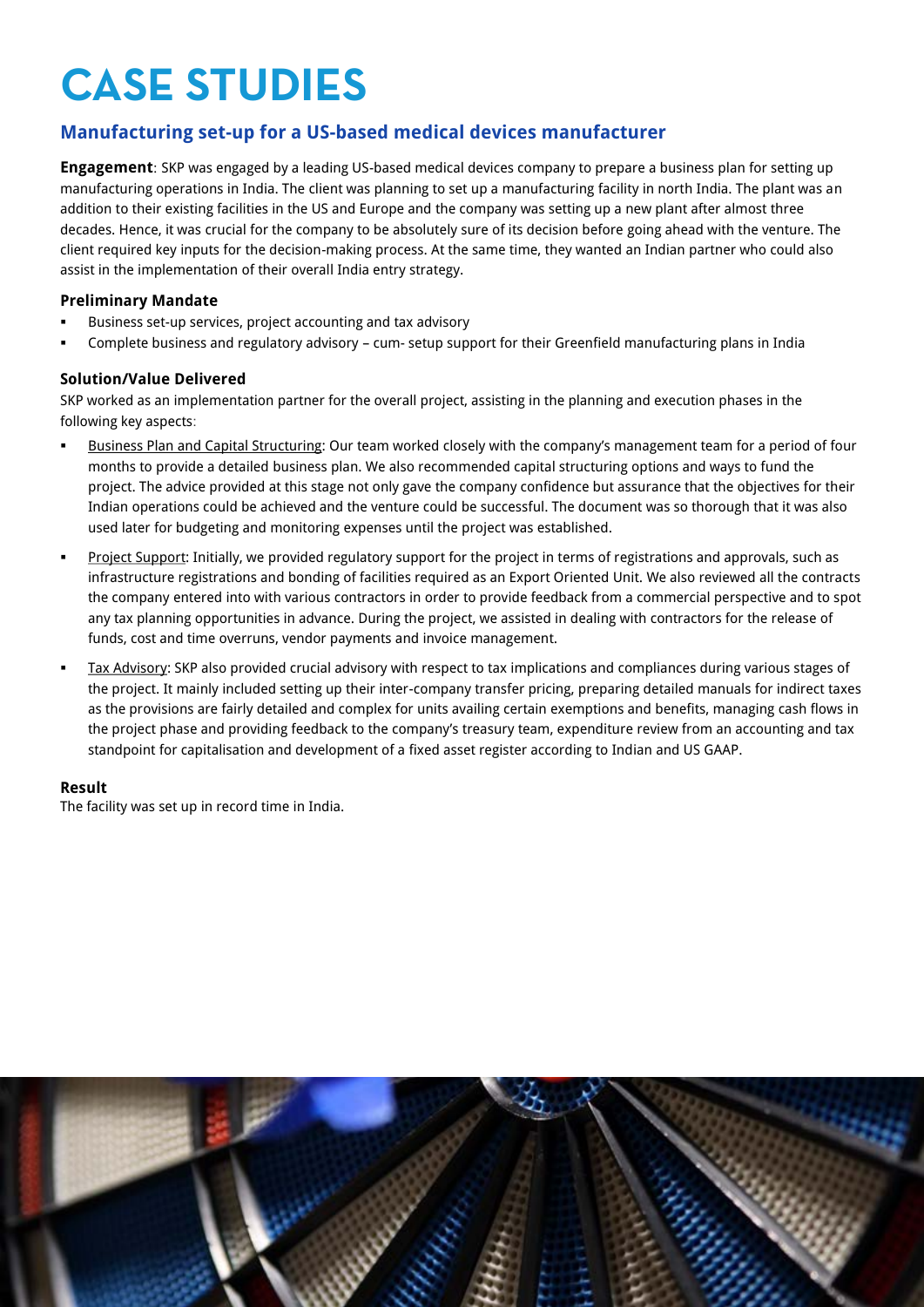## **SKP's ESTABLISHED ECOSYSTEM**

- Long-established relationships with leading law firms.
- Supported several clients in engaging with government authorities.
- Experience in implementing several human resource assignments such as management recruitment, preparation of HR policies and employee handbook, etc.
- Good relationship with architects, and design, project management and engineering companies.
- Strong relationship with logistics companies.
- Established connections with banks, industry experts and other service providers.
- A strong team of in-house experts.

## **THE SKP ADVANTAGE**

- SKP helps navigate through the labyrinth of bureaucracy and paperwork.
- Ability to structure, conceive and implement projects and aligning the client's objectives with all relevant legal, commercial, financial and fiscal angles.
- Linking all efforts seamlessly with bureaucrats, lessors, employees, suppliers, local authorities, etc. saving clients' time and effort.
- Understanding and bridging the cultural gap between requirements, mind-sets and work cultures of overseas clients and local contacts.
- Expediting the process of business set-ups with multiskilled teams handling diverse aspects simultaneously under a single point of contact.
- Access to in-house knowledge, tools and experience across practices and people.

## **OUR TEAM**



#### **Manoj Gidwani | Partner**

Manoj heads the Marketing and Communication teams at SKP and is responsible for the Group's overall marketing strategy and initiatives. He supports the various practices at SKP in maximising visibility and demand for their services, providing insights into how to effectively go to market. While focusing on brand building, he is constantly working towards developing strong relationships and expanding the Group's network. He plays a lead role in connecting the practices with prospects and clients, helping them find tailored solutions to meet their business goals.



#### **Deepti Ahuja | Partner**

With over 13 years of experience, Deepti heads SKP's Sales and Business Advisory practice. She has experience in handling advisory assignments across several industries including banking, textiles, pharmaceuticals, manufacturing, services and non-profit entities. Deepti has handled several valuation assignments for various purposes including mergers, regulatory, joint ventures, acquisitions, goodwill and brand. She has led various due diligence assignments on behalf of leading multinational companies, private equity firms and venture capitalists and she has assisted several multinationals in establishing a presence in India.



#### **Manik Abbott | Associate Director**

A Chartered Accountant by qualification, he heads the firm's Delhi branch. With over nine years of experience in transaction project management, he assists clients through the pre-investment phase, handling assignments related to business set-up and modelling advisory, due diligence, accounting and assurance. He has served clients across industries, including automotive, ITeS, pharmaceuticals, real estate, food and packaging, textile, and electronics. His experience also includes private and government land scouting as well as obtaining industrial, labour and commercial registrations.